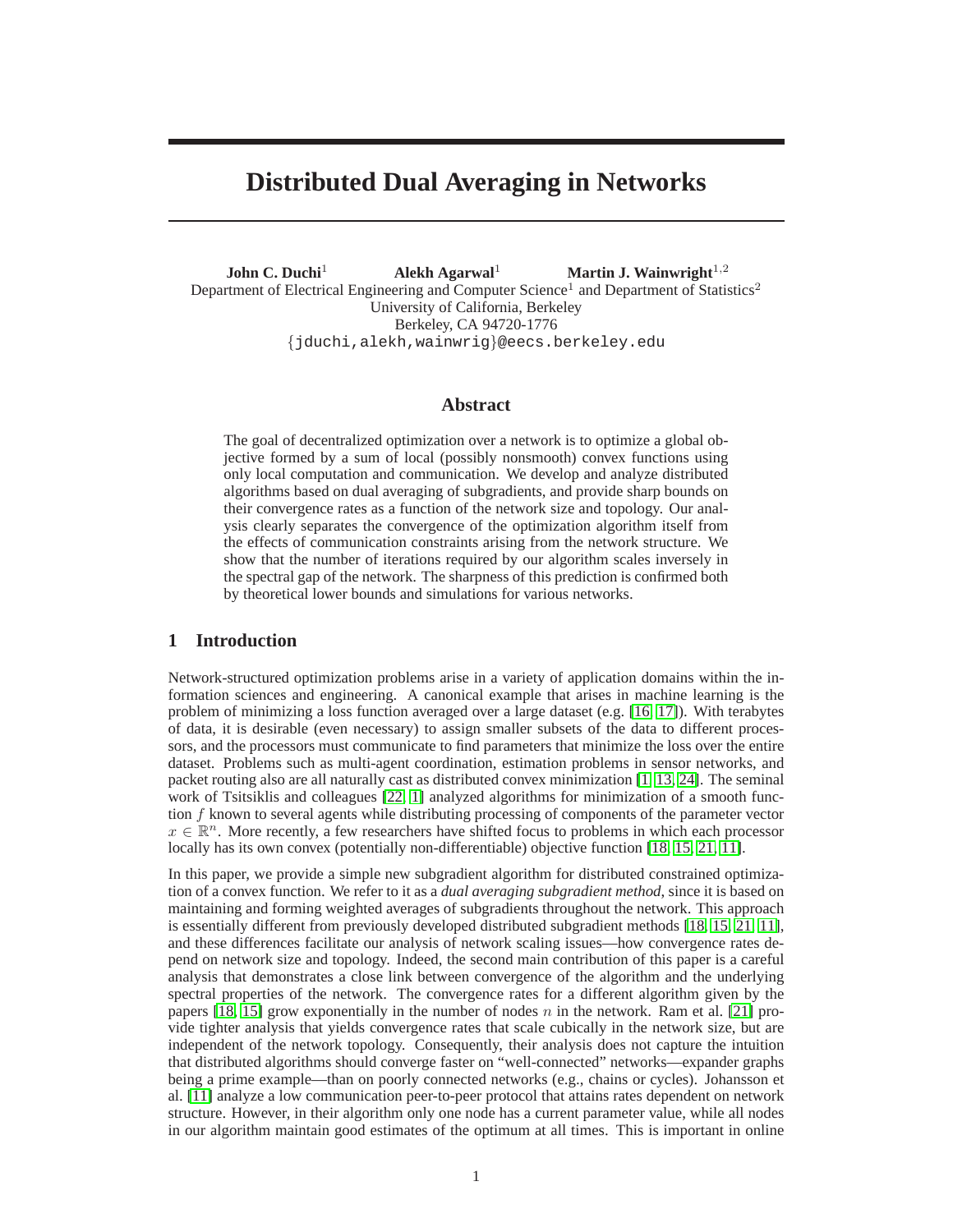or streaming problems where nodes are expected to act or answer queries in real-time. In additional comparison to previous work, our analysis yields network scaling terms that are often substantially sharper. Our development yields an algorithm with convergence rate that scales inversely in the spectral gap of the network. By exploiting known results on spectral gaps for graphs with  $n$  nodes, we show that our algorithm obtains an  $\epsilon$ -optimal solution in  $\mathcal{O}(n^2/\epsilon^2)$  iterations for a single cycle or path,  $\mathcal{O}(n/\epsilon^2)$  iterations for a two-dimensional grid, and  $\mathcal{O}(1/\epsilon^2)$  iterations for a bounded degree expander graph. Simulation results show excellent agreement with these theoretical predictions.

### **2 Problem set-up and algorithm**

In this section, we provide a formal statement of the distributed minimization problem and a description of the distributed dual averaging algorithm.

**Distributed minimization:** We consider an optimization problem based on functions that are distributed over a network. More specifically, let  $G = (V, E)$  be an undirected graph over the vertex set  $V = \{1, 2, ..., n\}$  with edge set  $E \subset V \times V$ . Associated with each  $i \in V$  is convex function  $f_i: \mathbb{R}^d \to \mathbb{R}$ , and our overarching goal is to solve the constrained optimization problem  $\min_{x \in \mathcal{X}} \frac{1}{n} \sum_{i=1}^{n} f_i(x)$ , where X is a closed convex set. Each function  $f_i$  is convex and hence subdifferentiable, but need not be smooth. We assume without loss of generality that  $0 \in \mathcal{X}$ , since we can simply translate X. Each node  $i \in V$  is associated with a separate agent, and each agent i maintains its own parameter vector  $x_i \in \mathbb{R}^d$ . The graph G imposes communication constraints on the agents: in particular, agent i has local access to only the objective function  $f_i$  and can communicate directly only with its immediate neighbors  $j \in N(i) := \{j \in V \mid (i, j) \in E\}.$ 

A concrete motivating example for these types of problems is the machine learning scenario de-scribed in Section [1.](#page-0-0) In this case, the set  $\mathcal X$  is the parameter space of the learner. Each function  $f_i$  is the empirical loss over the subset of data assigned to processor  $i$ , and the average  $f$  is the empirical loss over the entire dataset. We use cluster computing as our model, so each processor is a node in the cluster and the graph  $G$  contains edges between processors connected with small latencies; this setup avoids communication bottlenecks of architectures with a centralized master node.

**Dual averaging:** Our algorithm is based on a dual averaging algorithm [\[20\]](#page-8-10) for minimization of a (potentially nonsmooth) convex function f subject to the constraint that  $x \in \mathcal{X}$ . We begin by describing the standard version of the algorithm. The dual averaging scheme is based on a *proximal function*  $\psi : \mathbb{R}^d \to \mathbb{R}$  assumed to be strongly convex with respect to a norm  $\|\cdot\|$ , more precisely,  $\psi(y) \ge \psi(x) + \langle \nabla \psi(x), y - x \rangle + \frac{1}{2} ||x - y||^2$  for all  $x, y \in \mathcal{X}$ . We assume w.l.o.g. that  $\psi \ge 0$  on  $\mathcal{X}$ and that  $\psi(0) = 0$ . Such proximal functions include the canonical quadratic  $\psi(x) = \frac{1}{2} ||x||_2^2$ , which is strongly convex with respect to the  $\ell_2$ -norm, and the negative entropy  $\psi(x) = \sum_{j=1}^d x_i \log x_i - x_i$ , which is strongly convex with respect to the  $\ell_1$ -norm for x in the probability simplex.

We assume that each function  $f_i$  is L-Lipschitz with respect to the same norm  $\lVert \cdot \rVert$ —that is,

<span id="page-1-0"></span>
$$
|f_i(x) - f_i(y)| \le L \|x - y\| \quad \text{for } x, y \in \mathcal{X}.
$$
 (1)

Many cost functions  $f_i$  satisfy this type of Lipschitz condition, for instance, convex functions on a compact domain  $X$  or any polyhedral function on an arbitrary domain [\[8\]](#page-8-11). The Lipschitz condi-tion [\(1\)](#page-1-0) implies that for any  $x \in \mathcal{X}$  and any subgradient  $g_i \in \partial f_i(x)$ , we have  $||g_i||_* \leq L$ , where  $\left\| \cdot \right\|_*$  denotes the *dual norm* to  $\left\| \cdot \right\|$ , defined by  $\left\| v \right\|_* := \sup_{\left\| u \right\| = 1} \langle v, u \rangle$ .

The dual averaging algorithm generates a sequence of iterates  $\{x(t), z(t)\}_{t=0}^{\infty}$  contained within  $\mathcal{X} \times \mathbb{R}$  $\mathbb{R}^d$ . At time step t, the algorithm receives a subgradient  $g(t) \in \partial f(x(t))$ , and updates

<span id="page-1-2"></span>
$$
z(t+1) = z(t) - g(t)
$$
 and  $x(t+1) = \Pi_{\mathcal{X}}^{\psi}(-z(t+1), \alpha(t)).$  (2)

Here  $\{\alpha(t)\}_{t=0}^{\infty}$  is a non-increasing sequence of positive stepsizes and

<span id="page-1-1"></span>
$$
\Pi_{\mathcal{X}}^{\psi}(z,\alpha) := \underset{x \in \mathcal{X}}{\operatorname{argmin}} \left\{ \langle z,x \rangle + \frac{1}{\alpha} \psi(x) \right\} \tag{3}
$$

is a type of projection. Intuitively, given the current iterate  $(x(t), z(t))$ , the next iterate  $x(t + 1)$ to chosen to minimize an averaged first-order approximation to the function  $f$ , while the proximal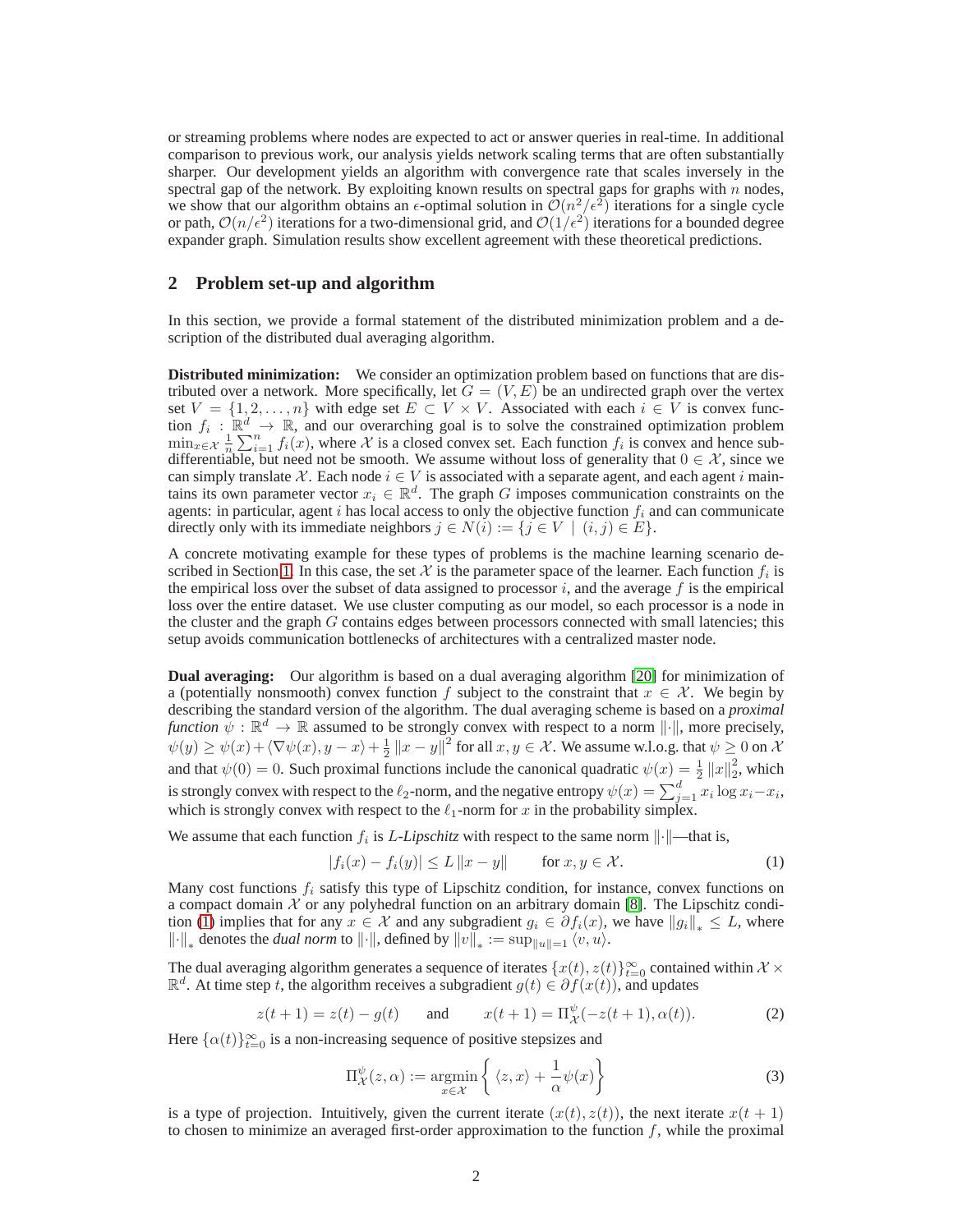function  $\psi$  and stepsize  $\alpha(t) > 0$  enforce that the iterates  $\{x(t)\}_{t=0}^{\infty}$  do not oscillate wildly. The algorithm is similar to the follow the perturbed/regularized leader algorithms developed in the context of online learning [\[12\]](#page-8-12), though in this form the algorithm seems to be originally due to Nesterov [\[20\]](#page-8-10). In Section [4,](#page-4-0) we relate the above procedure to the distributed algorithm we now describe.

**Distributed dual averaging:** Here we consider a novel extension of dual averaging to the distributed setting. For all times t, each node  $i \in V$  maintains a pair of vectors  $(x_i(t), z_i(t)) \in \mathcal{X} \times \mathbb{R}^d$ . At iteration t, node i computes a subgradient  $g_i(t) \in \partial f_i(x_i(t))$  of the local function  $f_i$  and receives  $\{z_i(t), j \in N(i)\}\$  from its neighbors. Its update of the current estimate  $x_i(t)$  is based on a weighted average of these parameters. To model the process, let  $P \in \mathbb{R}^{n \times n}$  be a doubly stochastic symmetric matrix with  $P_{ij} > 0$  only if  $(i, j) \in E$  when  $i \neq j$ . Thus  $\sum_{j=1}^{n} P_{ij} = \sum_{j \in N(i)}^{\infty} P_{ij} = 1$  for all  $i \in V$  and  $\sum_{i=1}^{n} P_{ij} = \sum_{i \in N(j)} P_{ij} = 1$  for all  $j \in V$ . Given a non-increasing sequence  $\{\alpha(t)\}_{t=0}^{\infty}$ of positive stepsizes, each node  $i \in V$  updates

<span id="page-2-0"></span>
$$
z_i(t+1) = \sum_{j \in N(i)} P_{ji} z_j(t) - g_i(t), \text{ and } x_i(t+1) = \Pi_{\mathcal{X}}^{\psi}(-z_i(t+1), \alpha(t)), \quad (4)
$$

where the projection  $\Pi_{\mathcal{X}}^{\psi}$  was defined in [\(3\)](#page-1-1). In words, node i computes the new dual parameter  $z_i(t+1)$  from a weighted average of its own subgradient  $g_i(t)$  and the parameters  $\{z_j(t), j \in N(i)\}$ in its neighborhood; it then computes the local iterate  $x_i(t + 1)$  by a proximal projection. We show convergence of the local sequence  $\{x_i(t)\}_{t=1}^{\infty}$  to an optimum of the global objective via the *local average*  $\hat{x}_i(T) = \frac{1}{T} \sum_{t=1}^T x_i(t)$ , which can evidently be computed in a decentralized manner.

### **3 Main results and consequences**

We will now state the main results of this paper and illustrate some of their consequences. We give the proofs and a deeper investigation of related corollaries at length in the sections that follow.

**Convergence of distributed dual averaging:** We start with a result on the convergence of the distributed dual averaging algorithm that provides a decomposition of the error into an optimization term and the cost associated with network communication. In order to state this theorem, we define the averaged dual variable  $\bar{z}(t) := \frac{1}{n} \sum_{i=1}^{n} z_i(t)$ , and we recall the local time-average  $\hat{x}_i(T)$ .

<span id="page-2-1"></span>**Theorem 1** (Basic convergence result). *Given a sequence*  $\{x_i(t)\}_{t=0}^{\infty}$  *and*  $\{z_i(t)\}_{t=0}^{\infty}$  *generated by the updates* [\(4\)](#page-2-0) with step size sequence  $\{\alpha(t)\}_{t=0}^{\infty}$ , for each node  $i \in V$  and any  $x^* \in \mathcal{X}$ , we have

$$
f(\widehat{x}_i(T)) - f(x^*) \le \frac{1}{T\alpha(T)} \psi(x^*) + \frac{L^2}{2T} \sum_{t=1}^T \alpha(t-1) + \frac{3L}{T} \max_{j=1,\dots,n} \sum_{t=1}^T \alpha(t) \| \overline{z}(t) - z_j(t) \|_*.
$$

Theorem [1](#page-2-1) guarantees that after T steps of the algorithm, every node  $i \in V$  has access to a locally defined quantity  $\hat{x}_i(T)$  such that the difference  $f(\hat{x}_i(T)) - f(x^*)$  is upper bounded by a sum of three terms. The first two terms in the upper bound in the theorem are optimization error terms that are common to subgradient algorithms. The third term is the penalty incurred due to having different estimates at different nodes in the network, and it measures the deviation of each node's estimate of the average gradient from the true average gradient. Thus, roughly, Theorem [1](#page-2-1) ensures that as long the bound on the deviation  $\|\bar{z}(t) - z_i(t)\|_*$  is tight enough, for appropriately chosen  $\alpha(t)$  (say  $\alpha(t) \approx 1/\sqrt{t}$ , the error of  $\hat{x}_i(T)$  is small uniformly across all nodes  $i \in V$ .

**Convergence rates and network topology:** We now turn to investigation of the effects of network topology on convergence rates. In this section, $\frac{1}{1}$  $\frac{1}{1}$  $\frac{1}{1}$  we assume that the network topology is static and that communication occurs via a fixed doubly stochastic weight matrix  $P$  at every round. Since  $P$ is symmetric and stochastic, it has largest singular value  $\sigma_1(P) = 1$ . As the following result shows, the convergence of our algorithm is controlled by the *spectral gap*  $\gamma(P) := 1 - \sigma_2(P)$  of P.

<span id="page-2-3"></span>**Theorem 2** (Rates based on spectral gap)**.** *Under the conditions and notation of Theorem [1,](#page-2-1) suppose moreover that*  $\psi(x^*) \leq R^2$ . With step size choice  $\alpha(t) = \frac{R\sqrt{1-\sigma_2(P)}}{4L\sqrt{t}}$  $\frac{1 - \sigma_2(1)}{4L\sqrt{t}}$ , we have

$$
f(\widehat{x}_i(T)) - f(x^*) \le 8\frac{RL}{\sqrt{T}} \cdot \frac{\log(T\sqrt{n})}{\sqrt{1 - \sigma_2(P)}} \qquad \text{for all } i \in V.
$$

<span id="page-2-2"></span><sup>&</sup>lt;sup>1</sup>We can weaken these conditions; see the long version of this paper for extensions to random  $P$  [\[4\]](#page-8-13).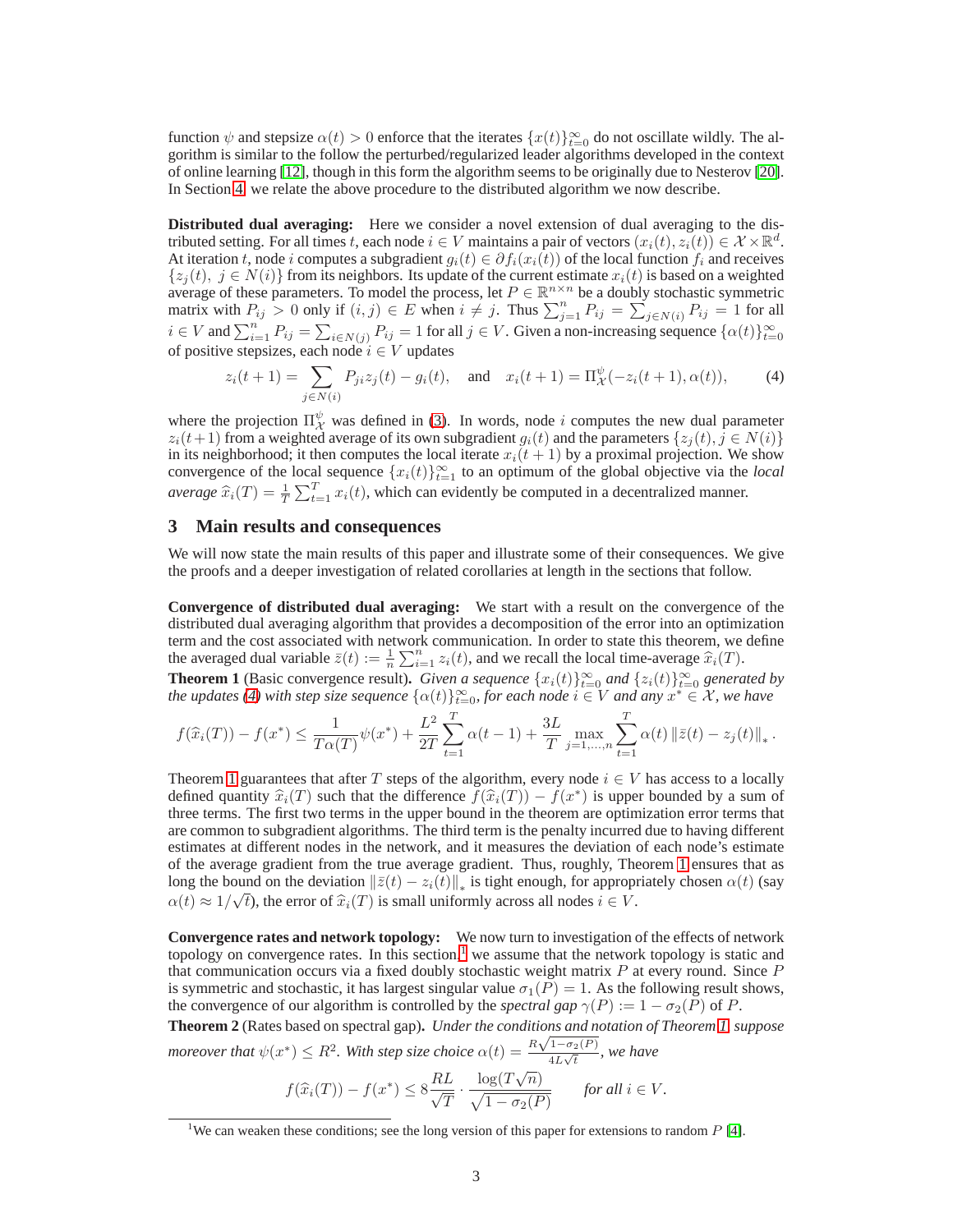

<span id="page-3-0"></span>**Figure 1.** (a) A 3-connected cycle. (b) 1-connected two-dimensional grid with non-toroidal boundary conditions. (c) A random geometric graph. (d) A random 3-regular expander graph.

This theorem establishes a tight connection between the convergence rate of distributed subgradient methods and the spectral properties of the underlying network. The inverse dependence on the spectral gap  $1 - \sigma_2(P)$  is quite natural, since it is well-known to determine the rates of mixing in random walks on graphs [\[14\]](#page-8-14), and the propagation of information in our algorithm is integrally tied to the random walk on the underlying graph with transition probabilities specified by P. Johansson et al. [\[11\]](#page-8-9) establish rates for their Markov incremental gradient method (MIGD) of  $\sqrt{n\Gamma_{ii}/T}$ , where  $\Gamma = (I - P + 111^\top/n)^{-1}$ ; performing an eigen-decomposition of the  $\Gamma$  matrix shows that  $\sqrt{n\Gamma_{ii}}$  is always lower bounded by  $1/\sqrt{1 - \sigma_2(P)}$ , our bound in Theorem [2.](#page-2-3)

Using Theorem [2,](#page-2-3) one can derive explicit convergence rates for several classes of interesting net-works, and Figure [1](#page-3-0) illustrates four graph topologies of interest. As a first example, the  $k$ -connected cycle in panel (a) is formed by placing  $n$  nodes on a circle and connecting each node to its  $k$  neighbors on the right and left. The grid (panel (b)) is obtained by connecting nodes to their  $k$  nearest neighbors in axis-aligned directions. In panel (c), we show a random geometric graph, constructed by placing nodes uniformly at random in  $[0, 1]^2$  and connecting any two nodes separated by a distance less than some radius  $r > 0$ . These graphs are often used to model the connectivity patterns of distibruted devices such as wireless sensor motes [\[7\]](#page-8-15). Finally, panel (d) shows an instance of a bounded degree expander, which belongs to a special class of sparse graphs that have very good mixing properties [\[3\]](#page-8-16). For many random graph models, a typical sample is an expander with high probability (e.g. random degree regular graphs [\[5\]](#page-8-17)). In addition, there are several deterministic constructions of expanders that are degree regular (see Section 6.3 of Chung [\[3\]](#page-8-16) for further details).

In order to state explicit convergence rates, we need to specify a particular choice of the matrix P that respects the graph structure. Let  $A \in \mathbb{R}^{n \times n}$  be the symmetric adjacency matrix of the undirected graph G, satisfying  $A_{ij} = 1$  when  $(i, j) \in E$  and  $A_{ij} = 0$  otherwise. For each node  $i \in V$ , let  $\delta_i = |N(i)| = \sum_{j=1}^n A_{ij}$  denote the degree of node i and define the diagonal matrix  $D = \text{diag}\{\delta_1, \ldots, \delta_n\}$ . Letting  $\delta_{\text{max}} = \max_{i \in V} \delta_i$  denote the maximum degree, we define

<span id="page-3-1"></span>
$$
P_n(G) := I - \frac{1}{\delta_{\max} + 1} (D - A), \tag{5}
$$

which is symmetric and doubly stochastic by construction. The following result summarizes our conclusions for the choice [\(5\)](#page-3-1) of stochastic matrix for different network topologies. We state the results in terms of optimization error achieved after T iterations and the number of iterations  $T_G(\epsilon; n)$ required to achieve error  $\epsilon$  for network type G with n nodes. (These are equivalent statements.) **Corollary 1.** *Under the conditions of Theorem [2,](#page-2-3) using*  $P = P_n(G)$  *gives the following rates.* 

(a) k-connected paths and cycles:  $f(\widehat{x}_i(T)) - f(x^*) = O\left(\frac{RL}{\sqrt{T}}\right)$ T  $n \log(T n)$  $\frac{g(Tn)}{k}$ ,  $T(\epsilon; n) = \tilde{\mathcal{O}}(n^2/\epsilon^2)$ .

(b) k-connected 
$$
\sqrt{n} \times \sqrt{n}
$$
 grids:  $f(\hat{x}_i(T)) - f(x^*) = O(\frac{RL}{\sqrt{T}} \frac{\sqrt{n} \log(T_n)}{k})$ ,  $T(\epsilon; n) = \tilde{O}(n/\epsilon^2)$ .

- *(c)* Random geometric graphs with connectivity radius  $r = \Omega(\sqrt{\log^{1+\epsilon} n/n})$  for any  $\epsilon > 0$ :  $f(\widehat{x}_i(T)) - f(x^*) = \mathcal{O}\left(\frac{RL}{\sqrt{T}}\right)$  $\tau$  $\sqrt{\frac{n}{\log n}} \log(Tn)$ ) with high-probability,  $T(\epsilon; n) = \tilde{\mathcal{O}}(n/\epsilon^2)$ .
- <span id="page-3-2"></span>*(d) Expanders with bounded ratio of minimum to maximum node degree:*  $f(\hat{x}_i(T)) - f(x^*) = \mathcal{O}\left(\frac{RL}{\sqrt{T}}\right)$  $\frac{L}{T} \log(Tn)$ ,  $T(\epsilon; n) = \tilde{\mathcal{O}}(1/\epsilon^2)$ .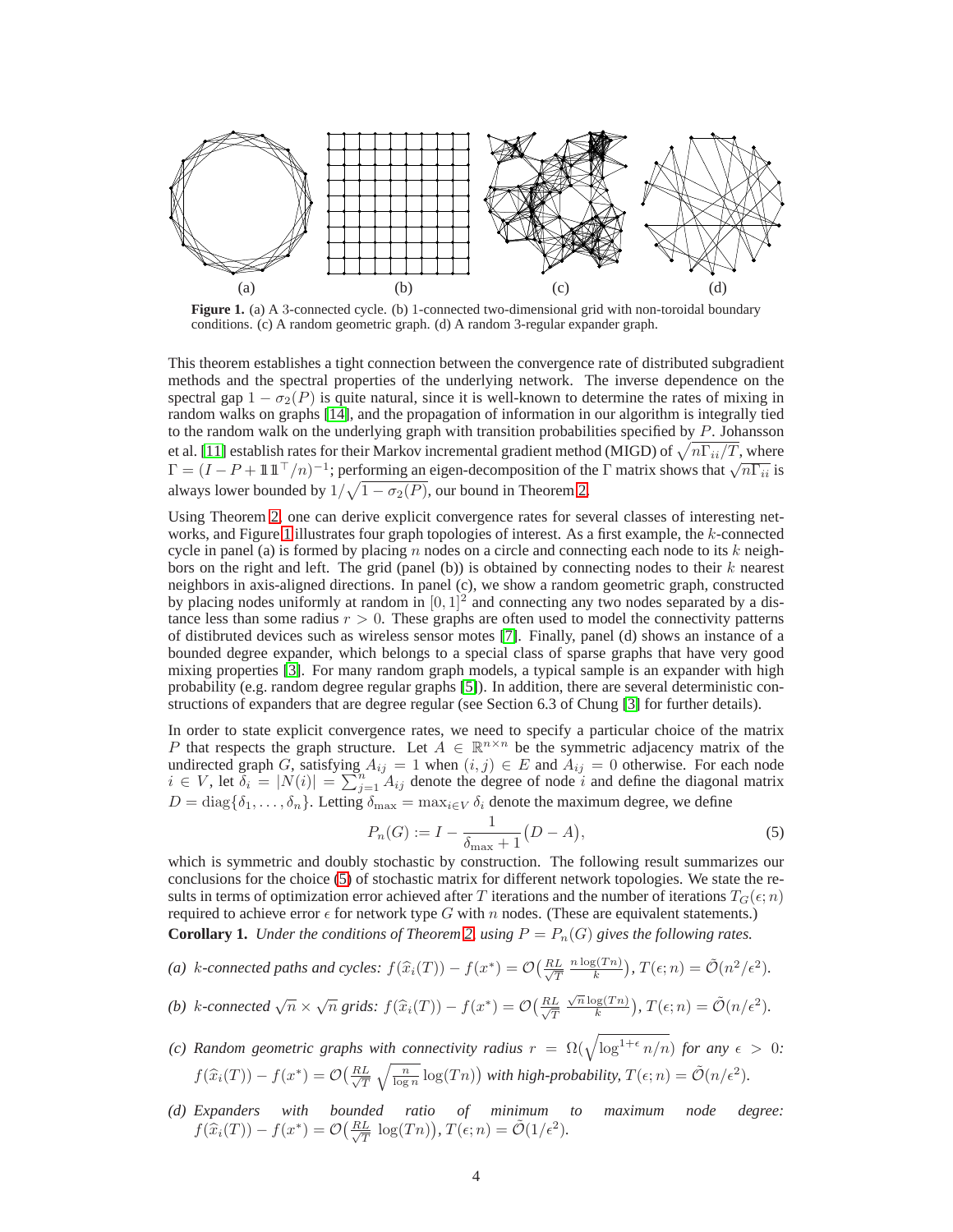By comparison, the results in the paper [\[11\]](#page-8-9) give similar bounds for grids and cycles, but for d-dimensional grids we have  $T(\epsilon; n) = \mathcal{O}(n^{2/d}/\epsilon^2)$  while MIGD achieves  $T(\epsilon; n) = \mathcal{O}(n/\epsilon^2)$ ; for expanders and the complete graph MIGD achieves  $T(\epsilon; n) = \mathcal{O}(n/\epsilon^2)$ . We provide the proof of Corollary [1](#page-3-2) in Appendix [A.](#page--1-0) Up to logarithmic factors, the optimization term in the convergence rate is always of the order  $RL/\sqrt{T}$ , while the remaining terms vary depending on the network topology.

In general, Theorem [2](#page-2-3) implies that at most  $T_G(\epsilon; n) = \mathcal{O}\left(\frac{1}{\epsilon^2} \cdot \frac{1}{1 - \sigma_2(P_n(G))}\right)$  iterations are required to achieve an  $\epsilon$ -accurate solution when using the matrix  $P_n(G)$  defined in [\(5\)](#page-3-1). It is interesting to ask whether this upper bound is actually tight. On one hand, it is known that even for centralized optimization algorithms, any subgradient method requires at least  $\Omega\left(\frac{1}{\epsilon^2}\right)$  iterations to achieve  $\epsilon$ -accuracy [\[19\]](#page-8-18), so that the  $1/\epsilon^2$  term is unavoidable. The next proposition addresses the complementary issue, namely whether the inverse spectral gap term is unavoidable for the dual averaging algorithm. For the quadratic proximal function  $\psi(x) = \frac{1}{2} ||x||_2^2$  $\frac{2}{2}$ , the following result establishes a lower bound on the number of iterations in terms of graph topology and network structure:

<span id="page-4-1"></span>**Proposition 1.** *Consider the dual averaging algorithm [\(4\)](#page-2-0) with quadratic proximal function and communication matrix*  $P_n(G)$ *. For any graph* G with n nodes, the number of iterations  $T_G(c; n)$ *required to achieve a fixed accuracy*  $c > 0$  *is lower bounded as*  $T_G(c; n) = \Omega(\frac{1}{1 - \sigma_2(P_n(G))})$ .

The proof of this result, given in Appendix [B,](#page--1-1) involves constructing a "hard" optimization problem and lower bounding the number of iterations required for our algorithm to solve it. In conjunction with Corollary [1,](#page-3-2) Proposition [1](#page-4-1) implies that our predicted network scaling is sharp. Indeed, in Section [5,](#page-6-0) we show that the theoretical scalings from Corollary [1—](#page-3-2)namely, quadratic, linear, and constant in network size  $n$ —are well-matched in simulations of our algorithm.

#### <span id="page-4-0"></span>**4 Proof sketches**

**Setting up the analysis:** Using techniques similar to some past work [\[18\]](#page-8-6), we establish convergence via the two sequences  $\bar{z}(t) := \frac{1}{n} \sum_{i=1}^{n} z_i(t)$  and  $y(t) := \prod_{\mathcal{X}}^{\psi} (-\bar{z}(t), \alpha)$ . The average sum of gradients  $\bar{z}(t)$  evolves in a very simple way: in particular, we have

<span id="page-4-2"></span>
$$
\bar{z}(t+1) = \frac{1}{n} \sum_{i=1}^{n} \sum_{j=1}^{n} \left( P_{ji}(z_j(t) - \bar{z}(t)) \right) + \bar{z}(t) - \frac{1}{n} \sum_{j=1}^{n} g_j(t) = \bar{z}(t) - \frac{1}{n} \sum_{j=1}^{n} g_j(t), \quad (6)
$$

where the second equality follows from the double-stochasticity of  $P$ . The simple evolution [\(6\)](#page-4-2) of the averaged dual sequence allows us to avoid difficulties with the non-linearity of projection that have been challenging in earlier work. Before proceeding with the proof of Theorem [1,](#page-2-1) we state a few useful results regarding the convergence of the standard dual averaging algorithm [\[20\]](#page-8-10).

<span id="page-4-3"></span>**Lemma 2** (Nesterov). Let  $\{g(t)\}_{t=1}^{\infty} \subset \mathbb{R}^d$  be an arbitrary sequence and  $\{x(t)\}_{t=1}^{\infty}$  defined by the  $u$ pdates [\(2\)](#page-1-2). For a non-increasing sequence  $\{\alpha(t)\}_{t=0}^{\infty}$  of positive stepsizes and any  $x^* \in \mathcal{X}$ ,

$$
\sum_{t=1}^{T} \langle g(t), x(t) - x^* \rangle \le \frac{1}{2} \sum_{t=1}^{T} \alpha(t-1) \|g(t)\|_{*}^{2} + \frac{1}{\alpha(T)} \psi(x^*).
$$

<span id="page-4-5"></span>Our second lemma allows us to restrict our analysis to the sequence  $\{y(t)\}_{t=0}^{\infty}$  defined previously. **Lemma 3.** *Consider sequences*  $\{x_i(t)\}_{t=1}^{\infty}$ ,  $\{z_i(t)\}_{t=0}^{\infty}$ , and  $\{y(t)\}_{t=0}^{\infty}$  that evolve according to [\(4\)](#page-2-0). *Then for each*  $i \in V$  *and any*  $x^* \in \mathcal{X}$ *, we have* 

<span id="page-4-4"></span>
$$
\sum_{t=1}^{T} f(x_i(t)) - f(x^*) \leq \sum_{t=1}^{T} f(y(t)) - f(x^*) + L \sum_{t=1}^{T} \alpha(t) \| \overline{z}(t) - z_i(t) \|_{*}.
$$

Now we give the proof of the first theorem.

**Proof of Theorem [1:](#page-2-1)** Our proof is based on analyzing the sequence  $\{y(t)\}_{t=0}^{\infty}$ . For any  $x^* \in \mathcal{X}$ ,

$$
\sum_{t=1}^{T} f(y(t)) - f(x^*) = \sum_{t=1}^{T} \frac{1}{n} \sum_{i=1}^{n} f_i(x_i(t)) - f(x^*) + \sum_{t=1}^{T} \frac{1}{n} \sum_{i=1}^{n} [f_i(y(t)) - f_i(x_i(t))]
$$
\n
$$
\leq \frac{1}{n} \sum_{t=1}^{T} \sum_{i=1}^{n} f_i(x_i(t)) - f(x^*) + \sum_{t=1}^{T} \sum_{i=1}^{n} \frac{L}{n} ||y(t) - x_i(t)||,
$$
\n(7)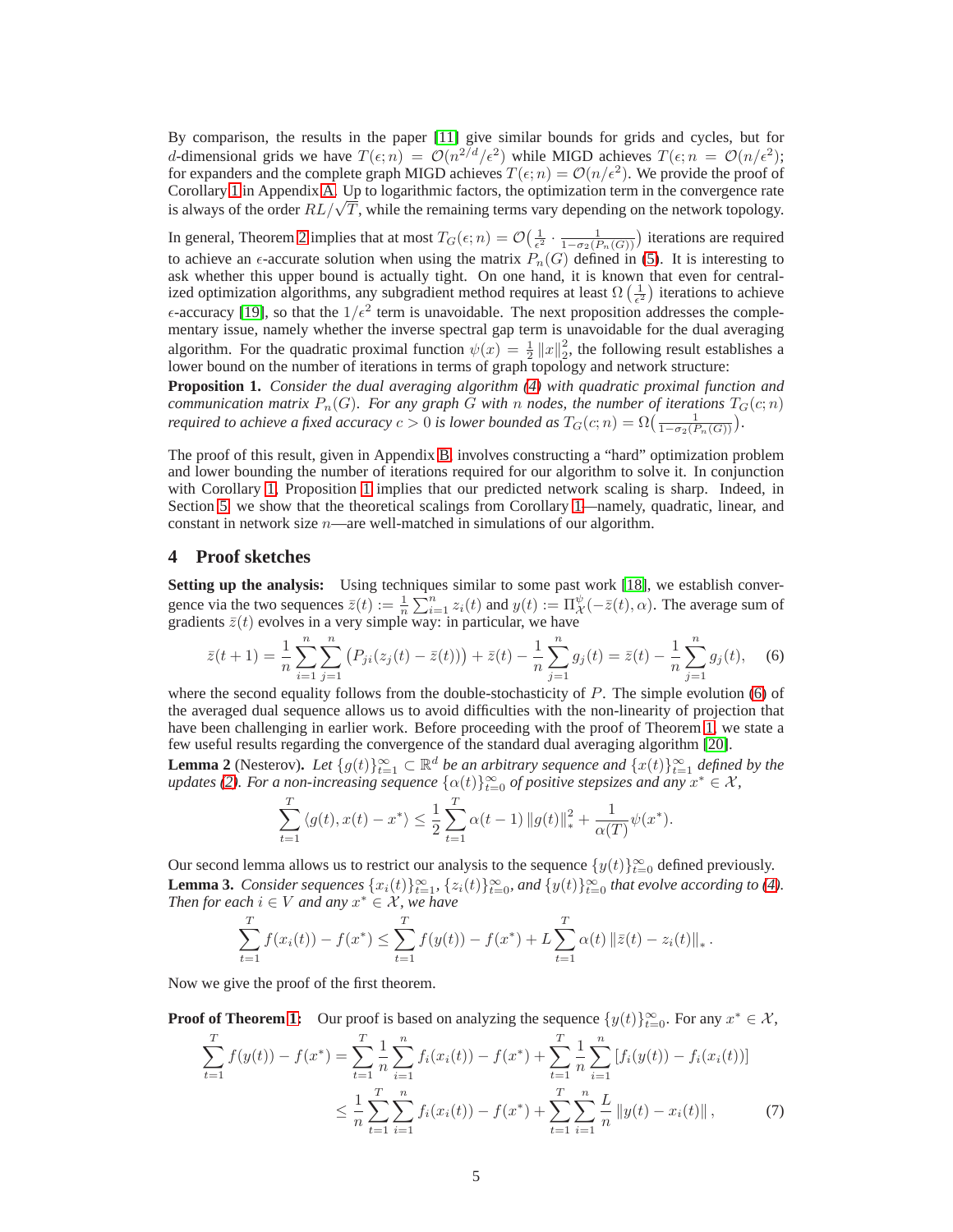by the L-Lipschitz continuity of the  $f_i$ . Letting  $g_i(t) \in \partial f_i(x_i(t))$  be a subgradient of  $f_i$  at  $x_i(t)$ ,

$$
\frac{1}{n}\sum_{t=1}^{T}\sum_{i=1}^{n}f_i(x_i(t)) - f_i(x^*) \le \sum_{i=1}^{n} \langle g_i(t), y(t) - x^* \rangle + \sum_{i=1}^{n} \langle g_i(t), x_i(t) - y(t) \rangle.
$$
 (8)

By definition of  $\bar{z}(t)$  and  $y(t)$ , we have  $y(t) = \operatorname{argmin}_{x \in \mathcal{X}} \left\{ \frac{1}{n} \sum_{s=1}^{t-1} \sum_{i=1}^{n} \langle g_i(s), x \rangle + \frac{1}{\alpha(t)} \psi(x) \right\}$ . Thus, we see that the first term in the decomposition [\(8\)](#page-5-0) can be written in the same way as the bound in Lemma [2,](#page-4-3) and as a consequence, we have the bound

<span id="page-5-1"></span><span id="page-5-0"></span>
$$
\frac{1}{n}\sum_{t=1}^{T} \left\langle \sum_{i=1}^{n} g_i(t), y(t) - x^* \right\rangle \le \frac{L^2}{2} \sum_{t=1}^{T} \alpha(t-1) + \frac{1}{\alpha(T)} \psi(x^*).
$$
 (9)

It remains to control the final two terms in the bounds [\(7\)](#page-4-4) and [\(8\)](#page-5-0). Since  $||g_i(t)||_* \leq L$  by assumption, we use the  $\alpha$ -Lipschitz continuity of the projection  $\Pi^{\psi}_{\lambda}$  $_{\mathcal{X}}^{\psi}(\cdot,\alpha)$  [\[9,](#page-8-19) Theorem X.4.2.1] to see

$$
\sum_{t=1}^{T} \sum_{i=1}^{n} \frac{L}{n} \|y(t) - x_i(t)\| + \frac{1}{n} \sum_{t=1}^{T} \sum_{i=1}^{n} \langle g_i(t), x_i(t) - y(t) \rangle \le \frac{2L}{n} \sum_{t=1}^{T} \sum_{i=1}^{n} \|y(t) - x_i(t)\|
$$
  
= 
$$
\frac{2L}{n} \sum_{t=1}^{T} \sum_{i=1}^{n} \left\| \Pi_{\mathcal{X}}^{\psi}(-\bar{z}(t), \alpha(t)) - \Pi_{\mathcal{X}}^{\psi}(-z_i(t), \alpha(t)) \right\| \le \frac{2L}{n} \sum_{t=1}^{T} \sum_{i=1}^{n} \alpha(t) \left\| \bar{z}(t) - z_i(t) \right\|_{*}.
$$

Combining this bound with [\(7\)](#page-4-4) and [\(9\)](#page-5-1) yields the running sum bound

<span id="page-5-2"></span>
$$
\sum_{t=1}^{T} \left[ f(y(t)) - f(x^*) \right] \le \frac{1}{\alpha(T)} \psi(x^*) + \frac{L^2}{2} \sum_{t=1}^{T} \alpha(t-1) + \frac{2L}{n} \sum_{t=1}^{T} \sum_{j=1}^{n} \alpha(t) \left\| \bar{z}(t) - z_j(t) \right\|_* . \tag{10}
$$

Applying Lemma [3](#page-4-5) to [\(10\)](#page-5-2) gives that  $\sum_{t=1}^{T} [f(x_i(t)) - f(x^*)]$  is upper bounded by

$$
\frac{1}{\alpha(T)}\psi(x^*) + \frac{L^2}{2}\sum_{t=1}^T \alpha(t-1) + \frac{2L}{n}\sum_{t=1}^T \sum_{j=1}^n \alpha(t) \left\|\bar{z}(t) - z_j(t)\right\|_* + L\sum_{t=1}^T \alpha(t) \left\|\bar{z}(t) - z_i(t)\right\|_*.
$$

Dividing both sides by  $T$  and using convexity of  $f$  yields the bound in Theorem [1.](#page-2-1)

**Proof of Theorem [2:](#page-2-3)** For this proof sketch, we adopt the following notational conventions. For an  $n \times n$  matrix B, we call its singular values  $\sigma_1(B) \geq \sigma_2(B) \geq \cdots \geq \sigma_n(B) \geq 0$ . For a real symmetric B, we use  $\lambda_1(B) \geq \lambda_2(B) \geq \ldots \geq \lambda_n(B)$  to denote the n real eigenvalues of B. We let  $\Delta_n = \{x \in \mathbb{R}^n \mid x \succeq 0, \sum_{i=1}^n x_i = 1\}$  denote the *n*-dimensional probability simplex. We make frequent use of the following inequality [\[10\]](#page-8-20): for any positive integer  $t = 1, 2, \dots$  and any  $x \in \Delta_n$ ,

<span id="page-5-5"></span>
$$
\left\|P^t x - \mathbb{1}/n\right\|_{\text{TV}} = \frac{1}{2} \left\|P^t x - \mathbb{1}/n\right\|_1 \le \frac{1}{2} \sqrt{n} \left\|P^t x - \mathbb{1}/n\right\|_2 \le \frac{1}{2} \sigma_2(P)^t \sqrt{n}.\tag{11}
$$

We focus on controlling the network error term in Theorem [1,](#page-2-1)  $\frac{L}{n} \sum_{t=1}^{T} \sum_{i=1}^{n} \alpha(t) ||\bar{z}(t) - z_i(t)||_*$ . Define the matrix  $\Phi(t,s) = P^{t-s+1}$ . Let  $[\Phi(t,s)]_{ji}$  be entry j of column i of  $\Phi(t,s)$ . Then

<span id="page-5-3"></span>
$$
z_i(t+1) = \sum_{j=1}^n [\Phi(t,s)]_{ji} z_j(s) - \sum_{r=s+1}^t \left( \sum_{j=1}^n [\Phi(t,r)]_{ji} g_j(r-1) \right) - g_i(t). \tag{12}
$$

Clearly the above reduces to the standard update [\(4\)](#page-2-0) when  $s = t$ . Since  $\overline{z}(t)$  evolves simply as in [\(6\)](#page-4-2), we assume w.l.o.g. that  $z_i(0) = 0$  and use [\(12\)](#page-5-3) to see

<span id="page-5-4"></span>
$$
z_i(t) - \bar{z}(t) = \sum_{s=1}^{t-1} \sum_{j=1}^n (1/n - [\Phi(t-1, s)]_{ji}) g_j(s-1) + \left(\frac{1}{n} \sum_{j=1}^n (g_j(t-1) - g_i(t-1))\right).
$$
 (13)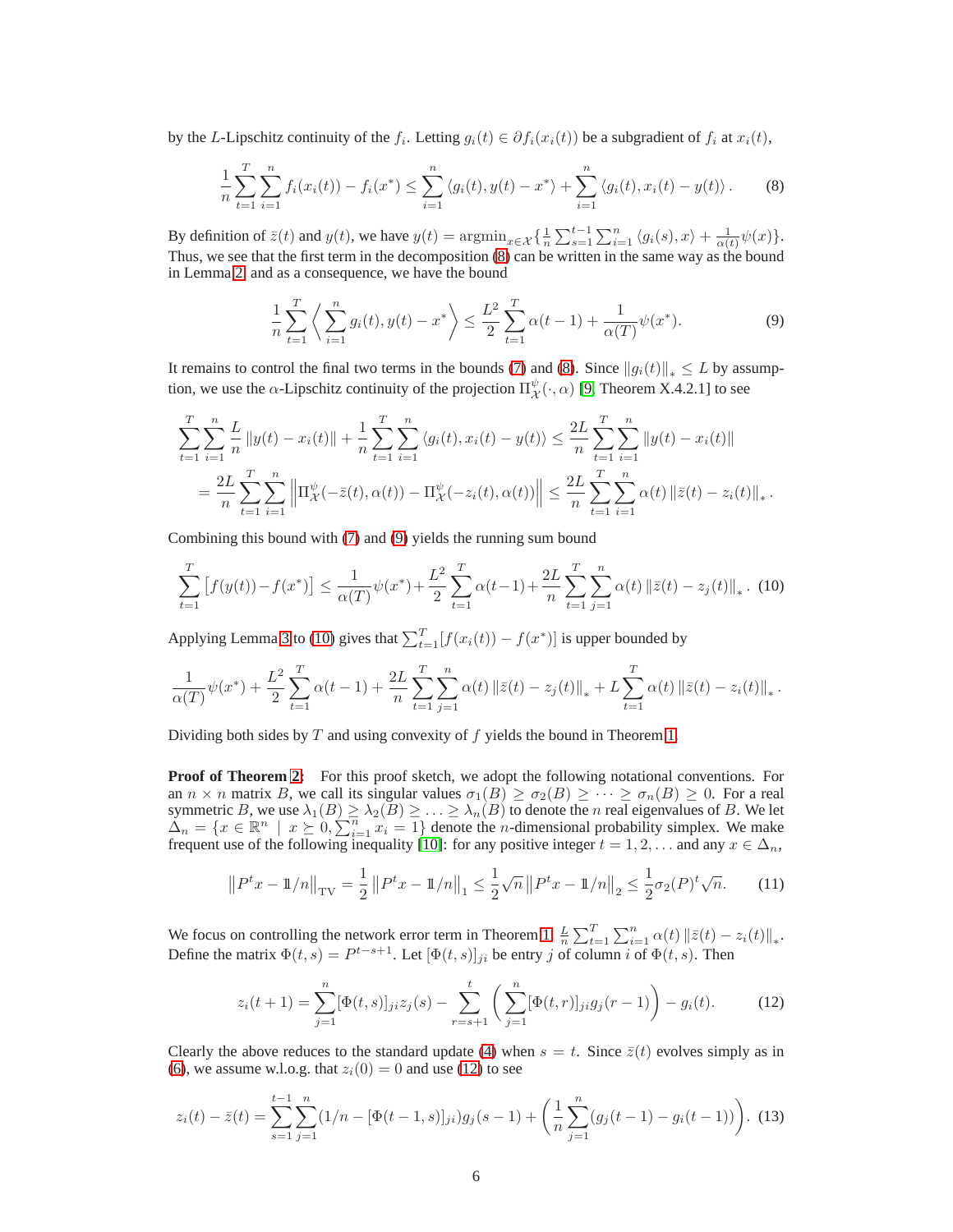We use the fact that  $||g_i(t)||_{\infty} \leq L$  for all i and t and [\(13\)](#page-5-4) to see that

$$
\|\bar{z}(t) - z_i(t)\|_{*} = \left\| \sum_{s=1}^{t-1} \sum_{j=1}^{n} (1/n - [\Phi(t-1, s)]_{ji}) g_j(s-1) + \left( \frac{1}{n} \sum_{j=1}^{n} g_j(t-1) - g_i(t-1) \right) \right\|_{*}
$$
  

$$
\leq \sum_{s=1}^{t-1} \sum_{j=1}^{n} \|g_j(s-1)\|_{*} |(1/n) - [\Phi(t-1, s)]_{ji}| + \frac{1}{n} \sum_{i=1}^{n} \|g_j(t-1) - g_i(t-1)\|_{*}
$$
  

$$
\leq \sum_{s=1}^{t-1} L \left\| [\Phi(t-1, s)]_i - \mathbb{1}/n \right\|_{1} + 2L.
$$
 (14)

<span id="page-6-1"></span>Now we break the sum in [\(14\)](#page-6-1) into two terms separated by a cutoff point  $\hat{t}$ . The first term consists of "throwaway" terms, that is, timesteps  $s$  for which the Markov chain with transition matrix  $P$ has not mixed, while the second consists of steps s for which  $\|[\Phi(t-1,s)]_i - \mathbb{1}/n\|_1$  is small. Note that the indexing on  $\Phi(t-1,s) = P^{t-s+1}$  implies that for small s,  $\Phi(t-1,s)$  is close to uniform. From the inequality [\(11\)](#page-5-5), we have  $\|[\Phi(t,s)]_j - 11/n\|_1 \leq \sqrt{n}\sigma_2(P)^{t-s+1}$ . Hence, if  $t - s \geq \frac{\log \epsilon^{-1}}{\log \sigma_2(P)^{-1}} - 1$ , then we are guaranteed  $\|\phi(t, s)\|_j - 1/n\|_1 \leq \sqrt{n}\epsilon$ . Thus, by setting  $\epsilon^{-1} = T\sqrt{n}$ , for  $t-s+1 \ge \frac{\log(T\sqrt{n})}{\log \sigma_2(P)^{-1}}$ , we have  $\left\| [\Phi(t,s)]_j - 1\!\!1/n \right\|_1 \le \frac{1}{T}$ . For larger s, we simply have  $\left\|\left[\Phi(t,s)\right]_j - \frac{1}{n}\right\|_1 \leq 2$ . The above suggests that we split the sum at  $\hat{t} = \frac{\log T \sqrt{n}}{\log \sigma_2(P) - 1}$ . Since  $t - 1 - (t - \hat{t}) = \hat{t}$  and there are at most T steps in the summation,

<span id="page-6-2"></span>
$$
\|\bar{z}(t) - z_i(t)\|_{*} \le L \sum_{s=t-\hat{t}}^{t-1} \|\Phi(t-1,s)e_i - \mathbb{1}/n\|_{1} + L \sum_{s=1}^{t-1-\hat{t}} \|\Phi(t-1,s)e_i - \mathbb{1}/n\|_{1} + 2L
$$
  

$$
\le 2L \frac{\log(T\sqrt{n})}{\log \sigma_2(P)^{-1}} + 3L \le 2L \frac{\log(T\sqrt{n})}{1 - \sigma_2(P)} + 3L. \tag{15}
$$

The last inequality follows from the concavity of  $log(\cdot)$ , since  $log \sigma_2(P)^{-1} \geq 1 - \sigma_2(P)$ .

Combining [\(15\)](#page-6-2) with the running sum bound in [\(10\)](#page-5-2) of the proof of the basic theorem, Theorem [1,](#page-2-1) we find that for  $x^* \in \mathcal{X}$ ,

$$
\sum_{t=1}^{T} f(y(t)) - f(x^*) \le \frac{1}{\alpha(T)} \psi(x^*) + \frac{L^2}{2} \sum_{t=1}^{T} \alpha(t-1) + 6L^2 \sum_{t=1}^{T} \alpha(t) + 4L^2 \frac{\log(T\sqrt{n})}{1 - \sigma_2(P)} \sum_{t=1}^{T} \alpha(t).
$$

Appealing to Lemma [3](#page-4-5) allows us to obtain the same result on the sequence  $x_i(t)$  with slightly worse constants. Since  $\sum_{t=1}^{T} t^{-1/2} \leq 2\sqrt{T} - 1$ , using the assumption that  $\psi(x^*) \leq R^2$ , bounding  $f(\widehat{x}_i(T)) \leq \frac{1}{T} \sum_{t=1}^T f(x_i(t))$ , and setting  $\alpha(t)$  as in the theorem statement completes the proof.

## <span id="page-6-0"></span>**5 Simulations**

In this section, we report experimental results on the network scaling behavior of the distributed dual averaging algorithm as a function of the graph structure and number of processors  $n$ . These results illustrate the excellent agreement of the empirical behavior with our theoretical predictions. For all experiments reported here, we consider distributed minimization of a sum of hinge losses. We solve a synthetic classification problem, in which we are given n pairs of the form  $(a_i, y_i) \in \mathbb{R}^d$  $\mathbb{R}^d \times \{-1, +1\}$ , where  $a_i \in \mathbb{R}^d$  corresponds to a feature vector and  $y_i \in \{-1, +1\}$  is the associated label. Given the shorthand notation  $[c]_+ := \max\{0, c\}$ , the hinge loss associated with a linear classifier based on x is given by  $f_i(x) = [1 - y_i \langle a_i, x \rangle]_+$ . The global objective is given by the sum  $f(x) := \frac{1}{n} \sum_{i=1}^{n} [1 - y_i \langle a_i, x \rangle]_+$ . Setting  $L = \max_i ||a_i||_2$ , we note that f is L-Lipschitz and  $f(x) = n \sum_{i=1}^n \sum_{i=1}^n a_i \langle a_i, x \rangle = y_i$ . As is common, we impose a quadratic regularization, choosing  $\mathcal{X} = \{x \in \mathbb{R}^d \mid ||x||_2 \le 5\}$ . Then for a given graph size n, we form a random instance of this SVM classification problem. Although this is a specific ensemble of problems, we have observed qualitatively similar behavior for other problem classes. In all cases, we use the optimal setting of the step size  $\alpha$  specified in Theorem [2](#page-2-3) and Corollary [1.](#page-3-2)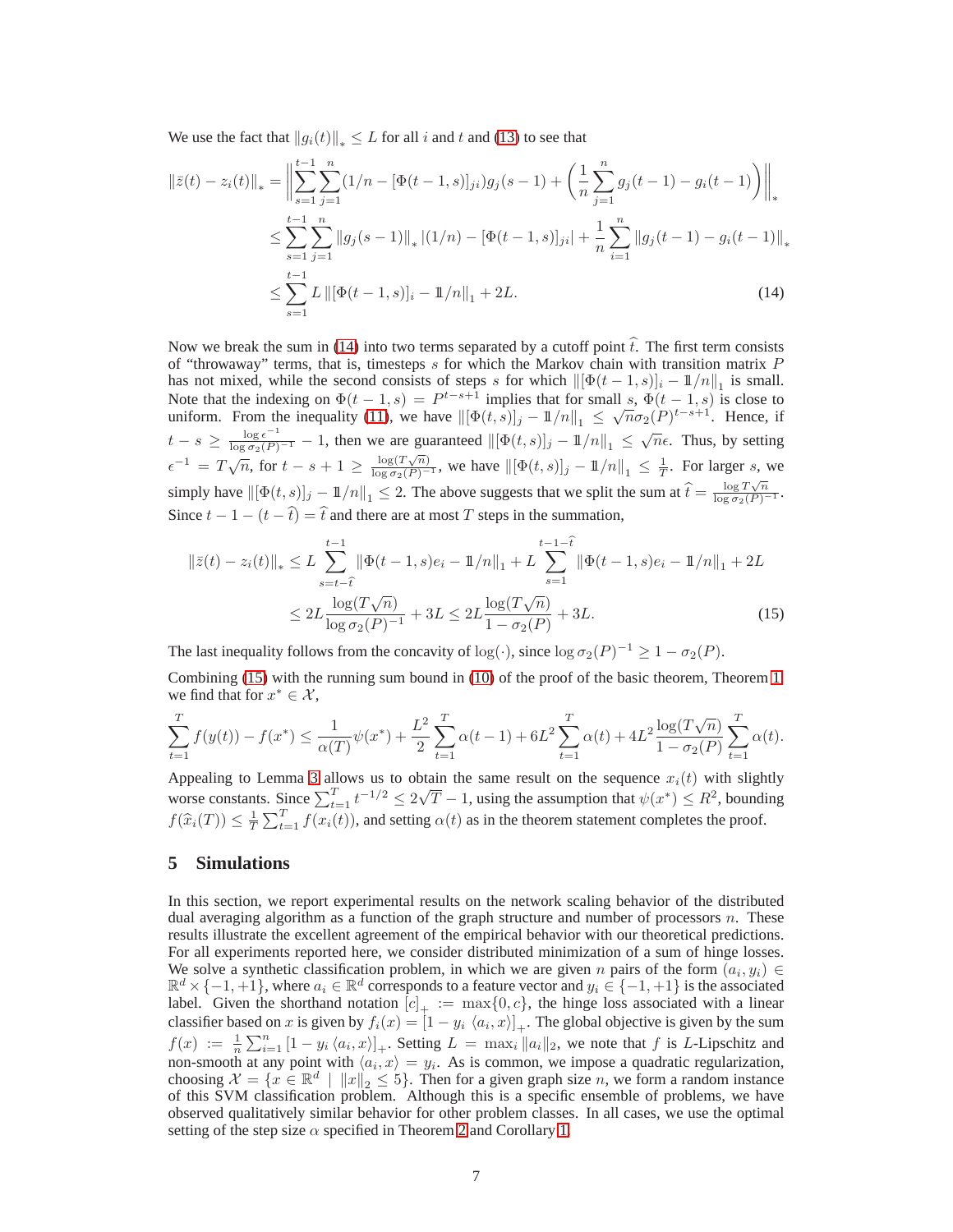<span id="page-7-0"></span>

<span id="page-7-1"></span>**Figure 3.** Each plot shows the number of iterations required to reach a fixed accuracy  $\epsilon$  (vertical axis) versus the network size  $n$  (horizontal axis). Panels show the same plot for different graph topologies: (a) single cycle; (b) two-dimensional grid; and (c) bounded degree expander.

Figure [2](#page-7-0) provides plots of the function error  $\max_i [f(\hat{x}_i(T) - f(x^*))]$  versus the number of iterations for grid graphs with a varying number of nodes  $n \in \{225, 400, 625\}$ . In addition to demonstrating convergence, these plots also show how the convergence time scales as a function of the graph size. We also experimented with the algorithm and stepsize suggested by previous analyses [\[21\]](#page-8-8); the resulting stepsize is so small that the method effectively jams and makes no progress.

In Figure [3,](#page-7-1) we compare the theoretical predictions of Corollary [1](#page-3-2) with the actual behavior of dual subgradient averaging. Each panel shows the function  $T_G(\epsilon; n)$  versus the graph size n for the fixed value  $\epsilon = 0.1$ ; the three different panels correspond to different graph types: cycles (a), grids (b) and expanders (c). In the panels, each point on the solid blue curve is the average of 20 trials, and the bars show standard errors. For comparison, the dotted black line shows the theoretical prediction. Note that the agreement between the empirical behavior and theoretical predictions is excellent in all cases. In particular, panel (a) exhibits the quadratic scaling predicted for the cycle, panel (b) exhibits the the linear scaling expected for the grid, and panel (c) shows that expander graphs have the desirable property of having constant network scaling.

### **6 Conclusions**

In this paper, we have developed and analyzed an efficient algorithm for distributed optimization based on dual averaging of subgradients. In addition to establishing convergence, we provided a careful analysis of the algorithm's network scaling. Our results show an inverse scaling in the spectral gap of the graph, and we showed that this prediction is tight in general via a matching lower bound. We have implemented our method, and our simulations show that these theoretical predictions provide a very accurate characterization of its behavior. In the extended version of this paper [\[4\]](#page-8-13), we also show that it is possible to extend our algorithm and analysis to the cases in which communication is random and not fixed, the algorithm receives stochastic subgradient information, and for minimization of composite regularized objectives of the form  $f(x) + \varphi(x)$ .

**Acknowledgements:** JCD was supported by an NDSEG fellowship and Google. AA was supported by a Microsoft Research Fellowship. In addition, AA was partially supported by NSF grants DMS-0707060 and DMS-0830410. MJW and AA were partially supported by AFOSR-09NL184.